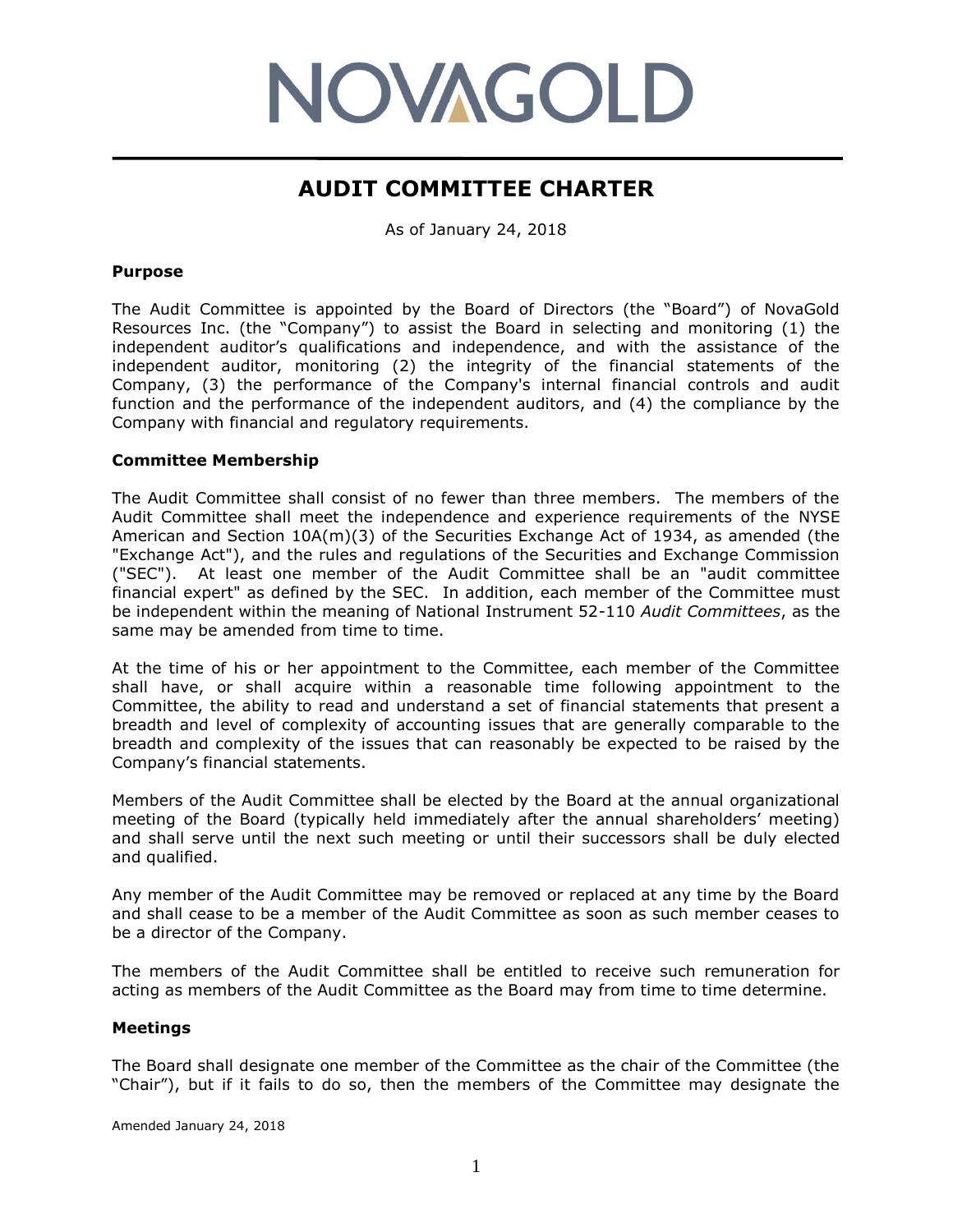Chair by majority vote. The Chair of the Committee shall be responsible for overseeing the operations and affairs of the Committee as more fully specified below. The Chairman will appoint a secretary who will keep minutes of all meetings (the "Secretary"). The Secretary does not have to be a member of the Audit Committee or a director and can be changed by simple notice from the Chairman.

No business may be transacted by the Audit Committee except at a meeting at which a quorum of the Audit Committee is present or by a resolution in writing signed by all members of the Audit Committee. A majority of the members of the Audit Committee shall constitute a quorum, provided that if the number of members of the Audit Committee is an even number, one half of the number of members plus one shall constitute a quorum.

The Audit Committee will meet as many times as it deems necessary to carry out its responsibilities but not less frequently than quarterly. The Audit Committee shall meet periodically (but not less frequently than twice annually) with the independent auditors, with management not present for an allotted part of the meeting. In addition, as part of its job to foster open communication, the Audit Committee shall meet periodically with management, and the internal accountants in separate executive sessions to discuss any matters that the Audit Committee or each of these groups believe should be discussed privately.

The external auditors are entitled to attend and be heard at each Audit Committee meeting. In addition, the Committee may invite to a meeting any officers or employees of the Company, legal counsel, advisors and other persons whose attendance it considers necessary or desirable in order to carry out its responsibilities. At least once per year, the Committee shall meet with the internal auditor and management in separate sessions to discuss any matters that the Committee or such individuals consider appropriate.

The time at which, and the place where the meetings of the Audit Committee shall be held, and the procedure in all respects of such meetings shall be determined by the Audit Committee, unless otherwise provided for in the articles of association of the Company or otherwise determined by resolution of the Board.

The Audit Committee may invite such other persons (i.e. the CEO, CFO, Controller) to its meetings, as it deems necessary. The independent auditors should be invited to make presentations to the Audit Committee as appropriate and may be so invited by any member of the Audit Committee.

# **Committee Authority and Responsibilities**

To fulfill its responsibilities and duties, the Audit Committee shall:

# *Overall Duties and Responsibilities*

- 1) Assist the Board in the discharge of its responsibilities relating to the quality, acceptability and integrity of the Company's accounting principles, reporting practices and internal controls;
- 2) Assist the Board in the discharge of its responsibilities relating to compliance with disclosure requirements under applicable securities laws, including approval of the Company's annual and quarterly consolidated financial statements together with the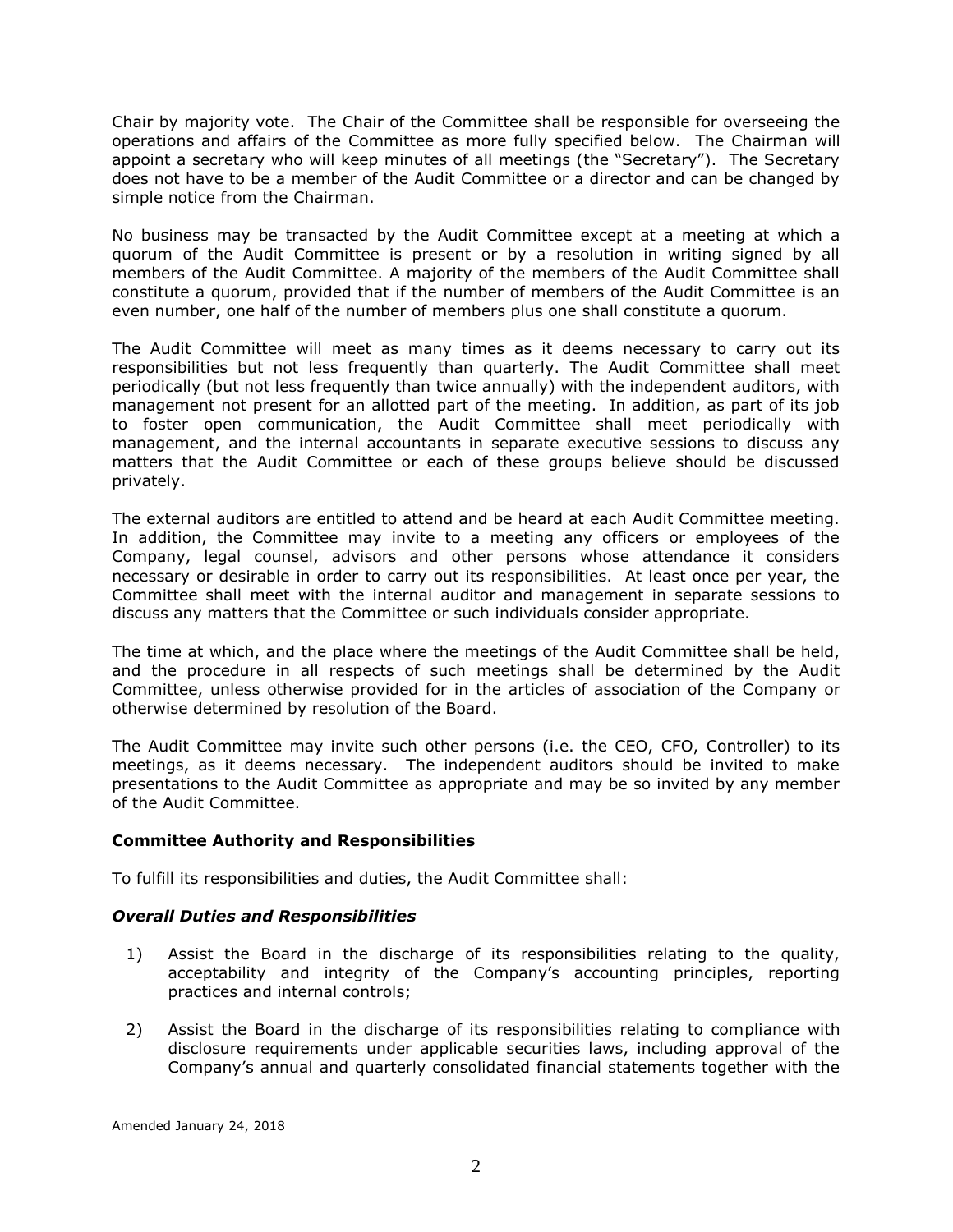management's discussion and analysis of the Company's financial condition and results of operation ("MD&A");

- 3) Establish and maintain a direct line of communication with the Company's external auditors and internal auditors (if any) and assess their performance;
- 4) Ensure that the management of the Company has designed, implemented and is maintaining an effective system of internal controls;
- 5) Report regularly to the Board on the fulfillment of its duties and responsibilities;

# *Oversight of the Company's Independent Auditors*

- 6) Have the sole authority to select the independent auditor and recommend the same to the Board of Directors to be put forth for appointment at each annual meeting of the Company. The Audit Committee shall be directly responsible for the compensation (subject to shareholder authorization) and oversight of the work of the independent auditor. The independent auditor shall report directly to the Audit Committee;
- 7) At least annually, and before the auditors issue their report on the annual financial statements, the Committee shall obtain from the auditors a formal written statement describing all relationships between the auditors and the Company; discuss with the auditors any disclosed relationships or services that may affect the objectivity and independence of the auditors; and obtain written confirmation from the auditors that they are objective and independent within the meaning of the applicable Rules of Professional Conduct/Code of Ethics adopted by the provincial institute or order of chartered accountants to which the auditors belong and other applicable requirements. The Committee shall take appropriate action to oversee the independence of the auditors;
- 8) Obtain and review a report from the independent auditor at least annually regarding (a) the independent auditor's internal quality-control procedures, (b) any material issues raised by the most recent internal quality-control review, or peer review, of the firm, or by any inquiry or investigation by governmental or professional authorities within the preceding five years respecting one or more independent audits carried out by the firm, (c) any steps taken to deal with any such issues, and (d) all relationships between the independent auditor and the Company including non-audit services. Evaluate the qualifications, performance and independence, of the independent auditor, including considering whether the auditor's quality controls are adequate and the provision of permitted non-audit services is compatible with maintaining the auditor's independence, taking into account the opinions of management and internal auditors. The Audit Committee shall present its conclusions with respect to the independent auditor to the Board;
- 9) Satisfy itself of the rotation of the audit partners as required by law. Consider whether, in order to assure continuing auditor independence, it is appropriate to adopt a policy of rotating the independent auditing firm on a regular basis;
- 10) Meet with the independent auditor prior to the audit to discuss the planning and staffing of the audit;

Amended January 24, 2018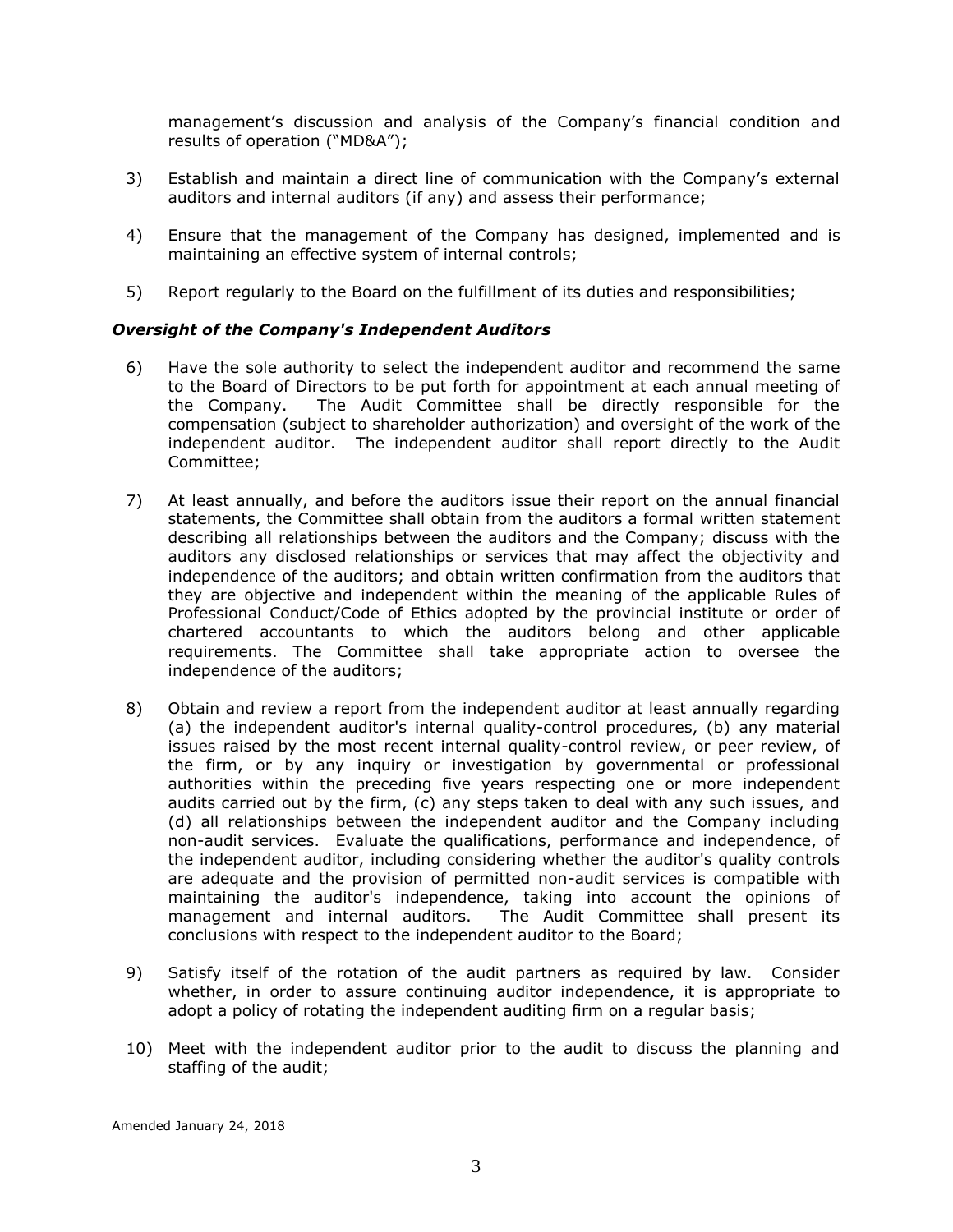- 11) Satisfy itself that the audit function has been effectively carried out and that any matter which the independent auditors wish to bring to the attention of the Board has been addressed and that there are no "unresolved differences" with the auditors;
- 12) Satisfy itself that the independent auditor reports directly to the Audit Committee;
- 13) Preapprove all auditing services and permitted non-audit services (including the fees and terms thereof) to be performed for the Company by its independent auditor, subject to the *de minimis* exceptions for non-audit services described in Section  $10A(i)(1)(B)$  of the Exchange Act which are approved by the Audit Committee prior to the completion of the audit. The Audit Committee may form and delegate authority to subcommittees consisting of one or more members when appropriate, including the authority to grant preapprovals of audit and permitted non-audit services, provided that decisions of such subcommittee to grant preapprovals shall be presented to the full Audit Committee at its next scheduled meeting;

# *Financial Statement and Disclosure Matters*

In concert with the independent auditors,

- 14) Review the annual consolidated audited financial statements of the Company, the auditors' report thereon and the related MD&A. After completing its review, if advisable, the Committee shall approve and recommend for Board approval the annual financial statements and the related MD&A;
- 15) Review the interim consolidated financial statements of the Company, the auditors' review report thereon and the related MD&A. After completing its review, if advisable, the Audit Committee shall approve the interim financial statements and the related MD&A and report on the same to the Board at the Board's next scheduled meeting. Though the Board has delegated authority to the Committee to review and approve the interim financial statements and the related MD&A in this Charter, the Board may determine to review and approve any interim financial statements and the related MD&A at any time at its discretion;
- 16) Satisfy itself that the Company's annual audited financial statements are fairly presented in accordance with applicable Canadian and U.S. generally accepted accounting principles or with International Financial Reporting Standards ("IFRS"), as applicable, and shall recommend to the Board whether the annual financial statements should be approved;
- 17) Satisfy itself that the information contained in the Company's quarterly financial statements, Annual Report to Shareholders and other financial publications, such as MD&A, the Annual Report on Form 10-K (or such other annual report as may be required by the rules and regulations of the Canadian Securities Administrators (CSA)) and the information contained in a prospectus or registration statement does not contain any untrue statement of any material fact or omit to state a material fact that is required or necessary to make a statement not misleading in light of the circumstances under which it was made;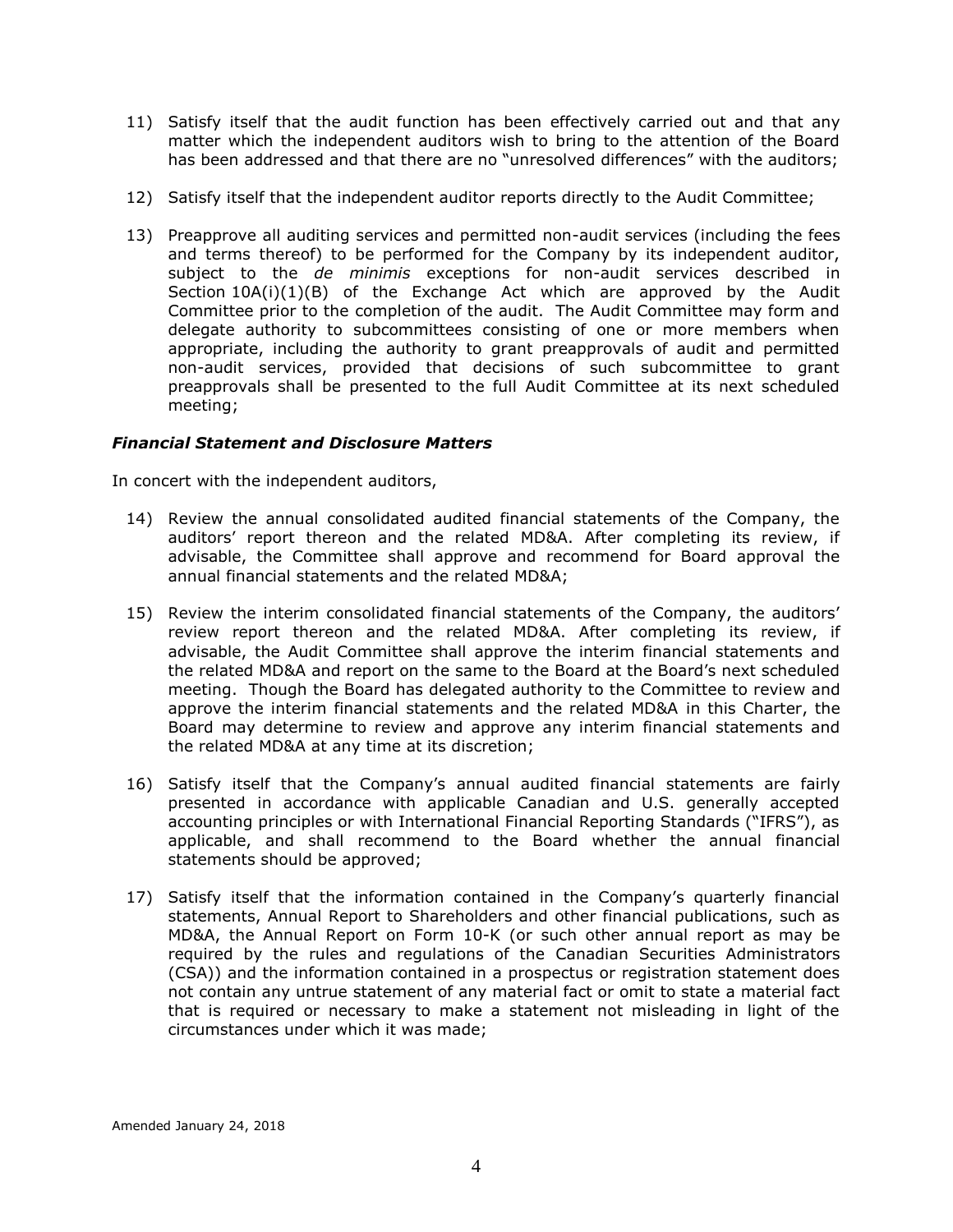- 18) Review any reports or other financial information of the Company submitted by the independent auditor to any governmental body, or the public, including any certification, report, opinion, or review rendered by the independent auditors;
- 19) Discuss with management and the independent auditor significant financial reporting issues and judgments made in connection with the preparation of the Company's financial statements, including any significant changes in the Company's selection or application of accounting principles, any major issues as to the adequacy of the Company's internal controls and any special steps adopted in light of material control deficiencies;
- 20) Review the report required by the rules of the SEC to be included in the Company's annual proxy statement;
- 21) Review and discuss quarterly reports from the independent auditors on:
	- i) All critical accounting policies and practices to be used;
	- ii) All alternative treatments of financial information within applicable Canadian and U.S. generally accepted accounting principles that have been discussed with management, ramifications of the use of such alternative disclosures and treatments, and the treatment preferred by the independent auditor; and
	- iii) Other material written communications between the independent auditor and management, such as any management letter or schedule of unadjusted differences;
- 22) Discuss with management the Company's earnings press releases, including the use of "pro forma" or "adjusted" non-GAAP or non IFRS information, as well as financial information and earnings guidance provided to analysts and rating agencies. Such discussion may be done generally (consisting of discussing the types of information to be disclosed and the types of presentations to be made);
- 23) Discuss with management and the independent auditor the effect of regulatory and accounting initiatives as well as off-balance sheet structures on the Company's financial statements;
- 24) Discuss with management the Company's major financial risk exposures and the steps management has taken to monitor and control such exposures, including the Company's risk assessment and risk management policies;
- 25) Discuss with the independent auditor the matters required to be discussed relating to the conduct of the audit, including any difficulties encountered in the course of the audit work, any restrictions on the scope of activities or access to requested information, and any significant disagreements with management;
- 26) Review disclosures made to the Audit Committee by the Company's CEO and CFO during their certification process for the Annual Report on Form 10-K and the Quarterly Report on Form 10-Q (or other report as may be required under the rules and regulations of the CSA and other applicable securities laws) about any significant deficiencies in the design or operation of internal controls or material weaknesses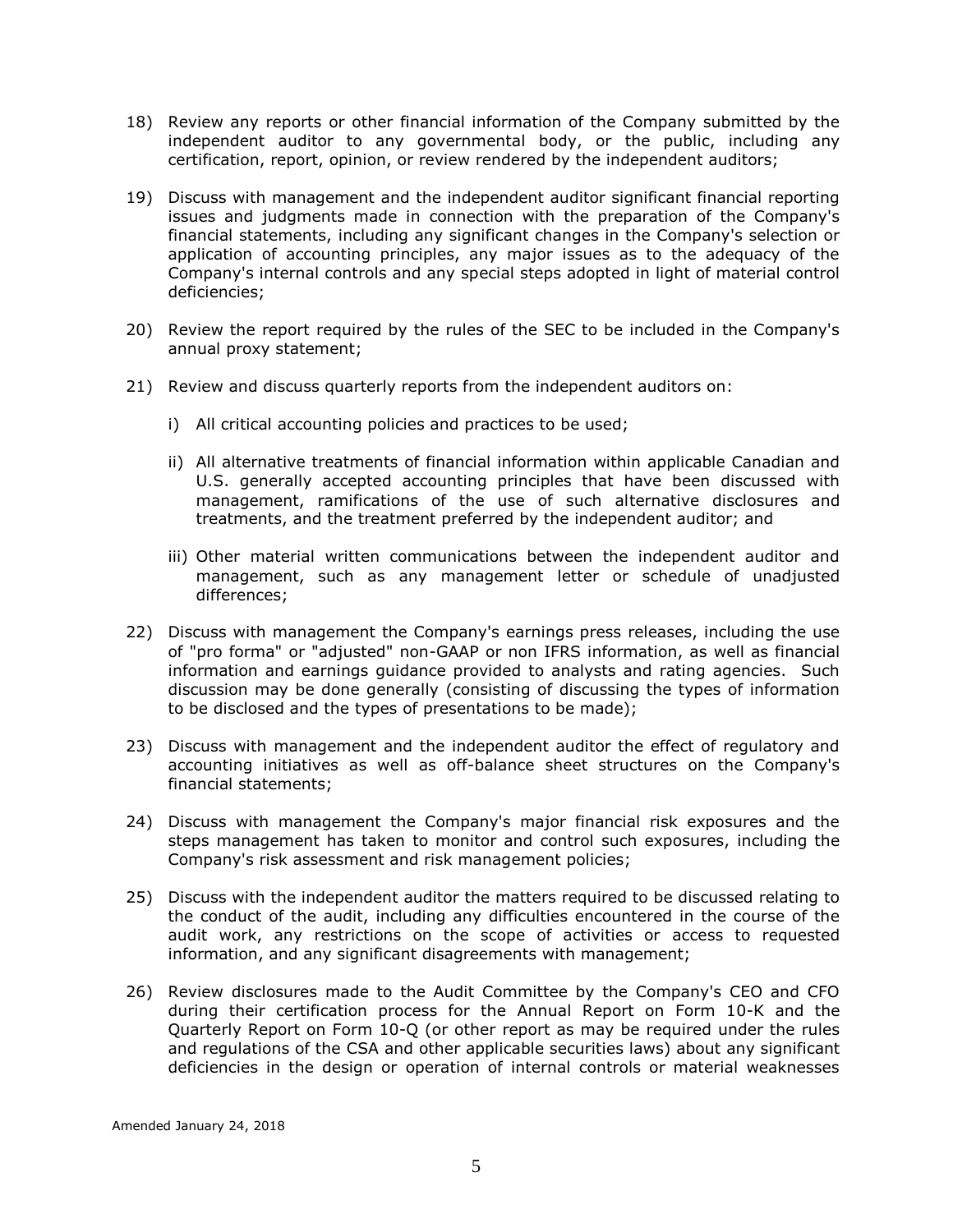therein and any fraud involving management or other employees who have a significant role in the Company's internal controls;

# *Financial Reporting and Risk Management*

- 27) Evaluate whether management is setting the appropriate "control culture" by communicating the importance of internal controls and the management of risk and ensuring that all employees have an understanding of their roles and responsibilities;
- 28) Review the audit plan of the independent auditors for the current year, and review advice from the independent auditors relating to management and internal controls and the Company's responses to the suggestions made therein;
- 29) Review with management compliance with internal accounting controls, informational gathering systems and management reporting on internal control;
- 30) Review with management and the auditors the relevance and appropriateness of the Company's accounting policies and review and approve all significant changes to such policies;
- 31) Review any issues between management and the external auditors that could affect the financial reporting or internal controls of the Company;
- 32) Satisfy itself that the Company has implemented appropriate systems of internal control over financial reporting and the safeguarding of the Company's assets and other "risk management" functions (including the identification of significant risks and the establishment of appropriate procedures to manage those risks and the monitoring of corporate performance in light of applicable risks) affecting the Company's assets, management and financial and business operations and that these are operating effectively;
- 33) Review and approve the Company's investment and treasury policies and monitor compliance with such policies;
- 34) Review the significant reports to management prepared by personnel in charge of the auditing process and management's responses;
- 35) Review annually the adequacy and quality of the Company's financial and accounting staff, including the need for and scope of internal audit reviews;
- 36) Discuss with the independent auditor and senior executives of the Company the responsibilities, budget and staffing of personnel in charge of the auditing process and any recommended changes in the audit plan;

#### *Compliance Oversight Responsibilities*

- 37) Obtain from the independent auditor assurance that Section 10A(b) of the Exchange Act has not been implicated;
- 38) Obtain reports from management, the Company's personnel in charge of the auditing process and the independent auditor that the Company's and its subsidiary/foreign affiliated entities are in conformity with applicable legal requirements and the Code

Amended January 24, 2018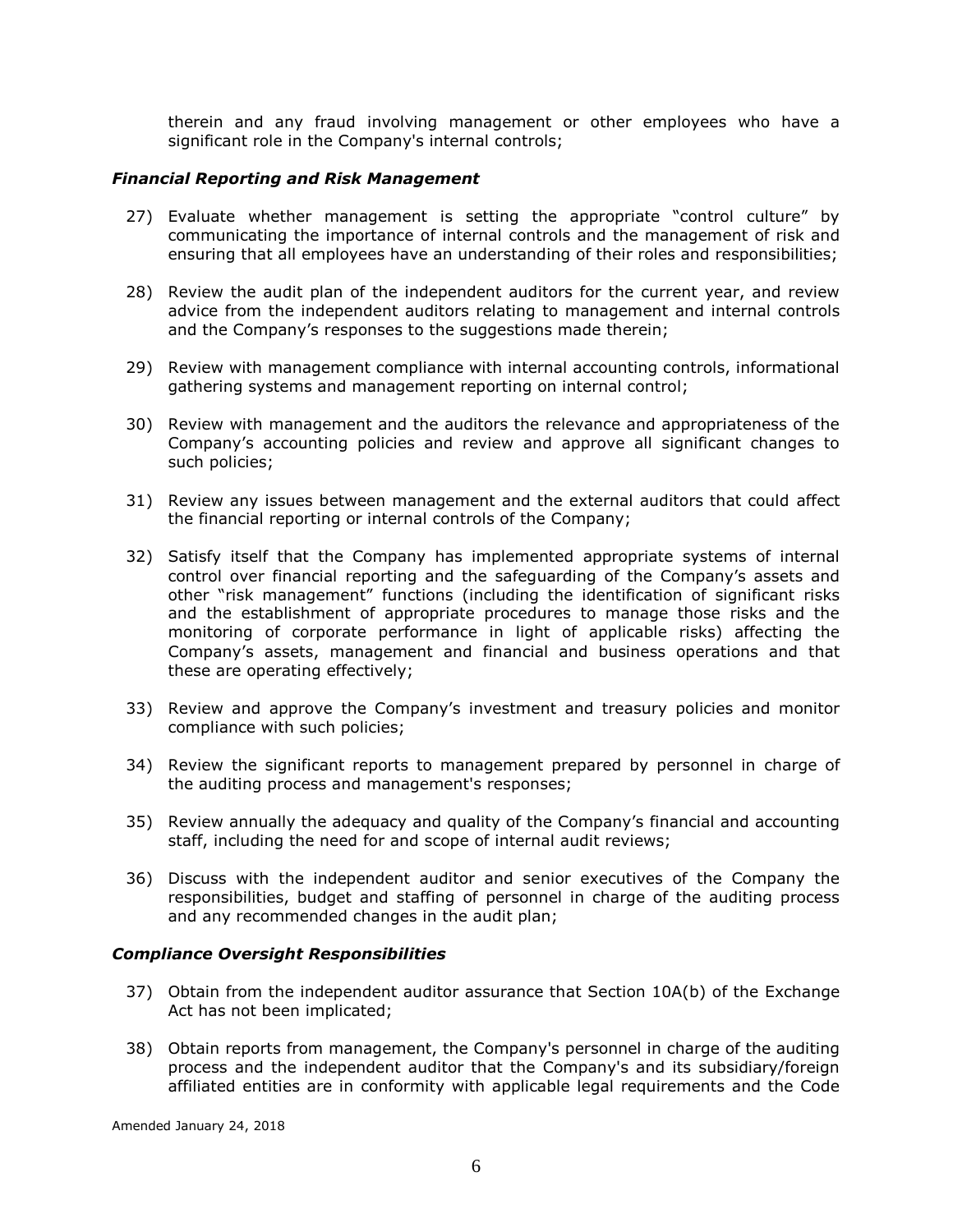of Business Conduct and Ethics adopted by the Company. Review reports and disclosures of insider and affiliated party transactions. Advise the Board with respect to the Company's policies and procedures regarding compliance with applicable laws and regulations and with the Code of Business Conduct and Ethics adopted by the Company;

- 39) Establish for (a) the receipt, retention, and treatment of complaints received by the Company regarding accounting, internal accounting controls, or auditing matters; and (b) the confidential, anonymous submission by employees of the Company of concerns regarding questionable accounting or auditing matters. Any such complaints or concerns that are received shall be reviewed by the Audit Committee and, if the Audit Committee determines that the matter requires further investigation, it will direct the Chair of the Audit Committee to engage outside advisors, as necessary or appropriate, to investigate the matter and will work with management and the general counsel to reach a satisfactory conclusion;
- 40) Discuss with management and the independent auditor any correspondence with regulators or governmental agencies and any published reports which raise material issues regarding the Company's financial statements or accounting policies;
- 41) Review reports from the Company's Corporate Secretary and other management members on: legal or compliance matters that may have a material impact on the Company; the effectiveness of the Company's compliance policies; and any material communications received from regulators. The Audit Committee shall review management's evaluation of and representations relating to compliance with specific applicable law and guidance, and management's plans to remediate any deficiencies identified;
- 42) Satisfy itself that all financial regulatory compliance issues have been identified and addressed and identifying those that require further work;
- 43) Receive a report from management on the Company's source deductions and other remittances under applicable tax or other legislation;
- 44) Review and approve related party transactions;

#### *General*

- 45) Make regular reports to the Board;
- 46) Have the right, for the purpose of performing their duties: (i) to inspect all the books and records of the Company and it subsidiaries; (ii) to discuss such accounts and records and any matters relating to the financial position of the Company with the officers and auditors of the Company and its subsidiaries; and (iii) to commission reports or supplemental information relating thereto;
- 47) Have the authority, to the extent it deems necessary or appropriate, to retain independent legal, accounting or other advisors. The Company shall provide for appropriate funding, as determined by the Audit Committee, for payment of compensation to the independent auditor for the purpose of rendering or issuing an audit report and to any advisors employed by the Audit Committee;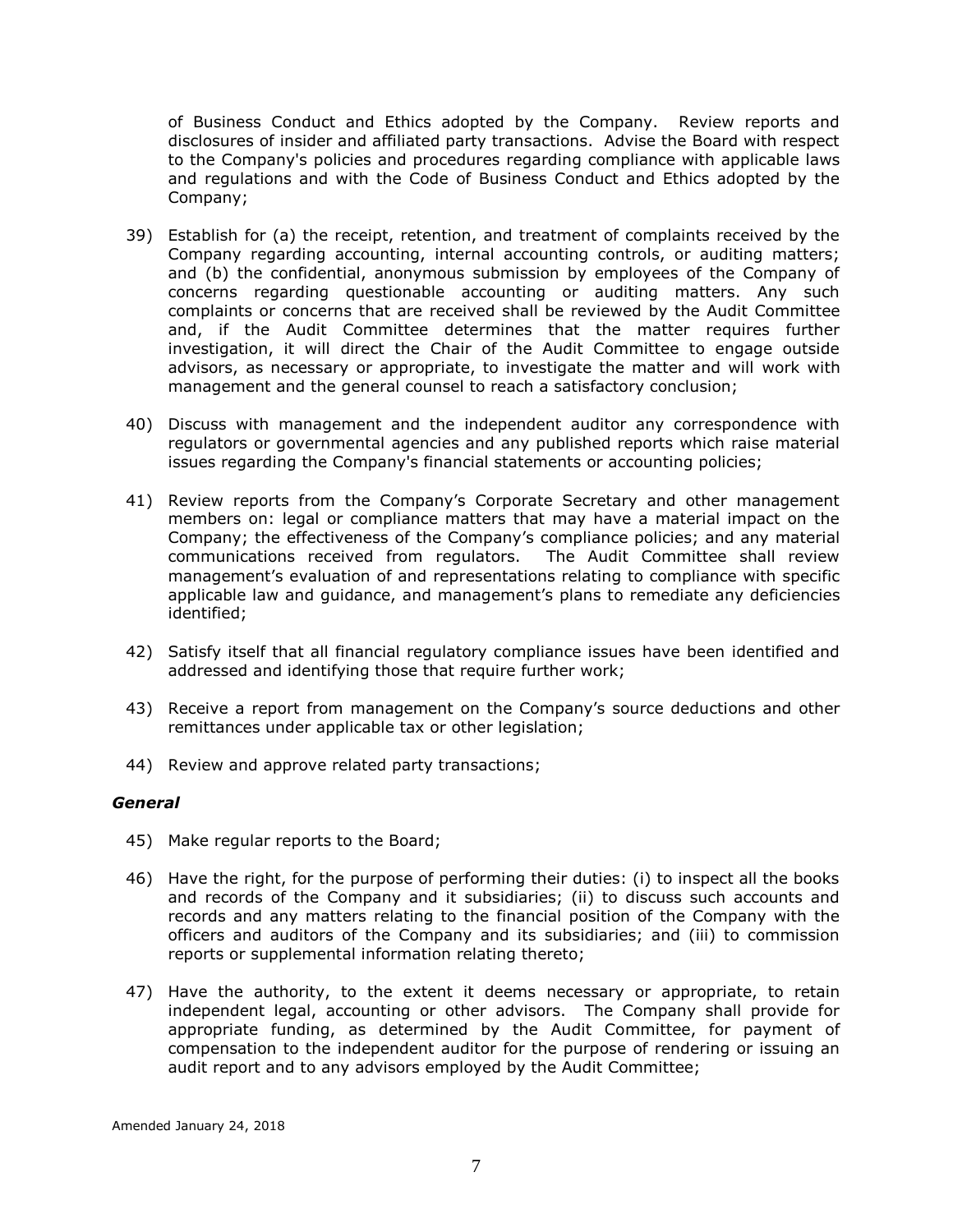- 48) Permit the Board to refer to the Committee such matters and questions relating to the financial position of the Company and its affiliates or the reporting related thereto as the Board may from time to time see fit;
- 49) Review the Audit Committee's own performance;
- 50) Review and reassess the adequacy of this Charter annually and recommend any proposed changes to the Board for approval;
- 51) Advise the Board immediately if any of its members no longer meet the independence requirements of the NYSE American, the *Exchange Act*, the SEC or any other applicable legislation or regulatory body having jurisdiction over the Company; and
- 52) Perform any other activities consistent with this Charter, the Company's Articles and governing law, as the Audit Committee or the Board deems necessary or appropriate.

#### **Limitation of Audit Committee's Role**

While the Audit Committee has the responsibilities and powers set forth in this Charter, it is not the duty of the Audit Committee to plan or conduct audits or to determine that the Company's financial statements and disclosures are complete and accurate and are in accordance with generally accepted accounting principles applicable rules and regulations. These are the responsibilities of management and the independent auditor.

#### Role of Chair

The Chair of the Committee shall be principally responsible for overseeing the operations and affairs of the Committee and, in particular, will:

- (a) provide leadership to foster the effectiveness of the Committee;
- (b) ensure there is an effective relationship between the Board and the Committee;
- (c) ensure that the charter for the Committee is in effect and assist the Board in making recommendations for amendments to the charter;
- (d) in consultation with the other members of the Committee and the Board, where appropriate, prepare the agenda for each meeting of the Committee;
- (e) ensure that all Committee members receive the information required for the proper performance of their duties, including information relevant to each meeting of the Committee;
- (f) chair Committee meetings, including stimulating debate, providing adequate time for discussion of issues, facilitating consensus, encouraging full participation and discussion by individual members and confirming that clarity regarding decision-making is reached and accurately recorded;